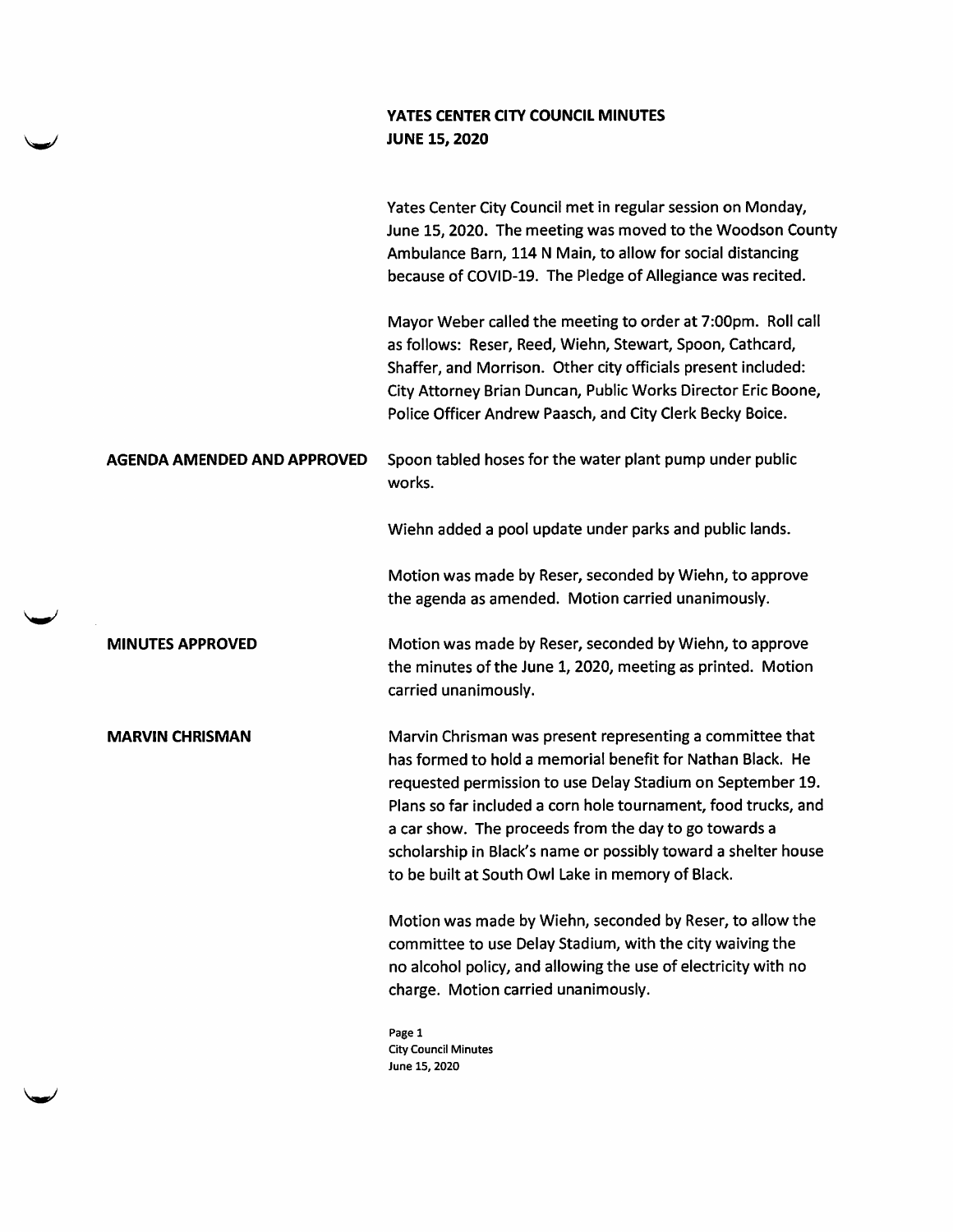| <b>S OWL LAKE DAM REPAIRS</b>                                                   | Frank Young, with Agricultural Engineering Associates, and<br>Justin Morrison, with KDWPT, were present to discuss the<br>repairs needed on the South Owl Lake dam. After discussion,<br>motion was made by Spoon, seconded by Stewart, to allow<br>Young to look into alternative repair options with engineering<br>services not to exceed \$4000. Motion carried unanimously. |
|---------------------------------------------------------------------------------|----------------------------------------------------------------------------------------------------------------------------------------------------------------------------------------------------------------------------------------------------------------------------------------------------------------------------------------------------------------------------------|
| <b>CITY ATTORNEY</b>                                                            | Duncan had nothing at this time.                                                                                                                                                                                                                                                                                                                                                 |
| <b>COMMITTEE REPORTS</b><br><b>ADMINISTRATIVE</b><br><b>CODE UPDATE/RES 339</b> | Duncan presented Resolution Number 339 for approval;<br>A RESOLUTION DECLARING THAT THE PROPERTY LOCATED<br>AT 402 E RAY STREET IS IN VIOLATION OF YATES CENTER<br>MUNICIPAL ORDINANCE 976 AND AUTHORIZING ABATEMENT<br>OF CERTAIN NUISANCES CONTAINED THEREON.                                                                                                                  |
|                                                                                 | Motion was made by Reser, seconded by Spoon, to adopt<br>Resolution Number 339 as presented. Motion carried with<br>Reed voting no.                                                                                                                                                                                                                                              |
| <b>CHAMBER BD REP</b>                                                           | Motion was made by Reser, seconded by Reed, to appoint Eric<br>Boone as the city's chamber representative. Motion carried<br>unanimously.                                                                                                                                                                                                                                        |
| <b>CITY HALL KITCHEN REPAIRS</b>                                                | Reser tabled discussion until after a committee meeting could<br>be held.                                                                                                                                                                                                                                                                                                        |
| <b>ATMOS WEBINAR</b>                                                            | Shaffer gave a brief update on the recent Atmos webinar.                                                                                                                                                                                                                                                                                                                         |
| <b>EXECUTIVE SESSION</b>                                                        | Motion was made by Reser, seconded by Wiehn, to enter into<br>a 15-minute executive session, in the meeting room, for the<br>purpose of discussing with the city attorney matters of a<br>confidential character. Motion carried unanimously and council<br>entered into executive session at 8:26pm to reconvene at<br>8:41pm.                                                  |
|                                                                                 | Council reconvened at 8:41pm.                                                                                                                                                                                                                                                                                                                                                    |
| <b>BUDGET DISCUSSION</b>                                                        | Reser gave a brief update on 2021 budget changes.                                                                                                                                                                                                                                                                                                                                |
|                                                                                 | Page 2<br><b>City Council Minutes</b><br>June 15, 2020                                                                                                                                                                                                                                                                                                                           |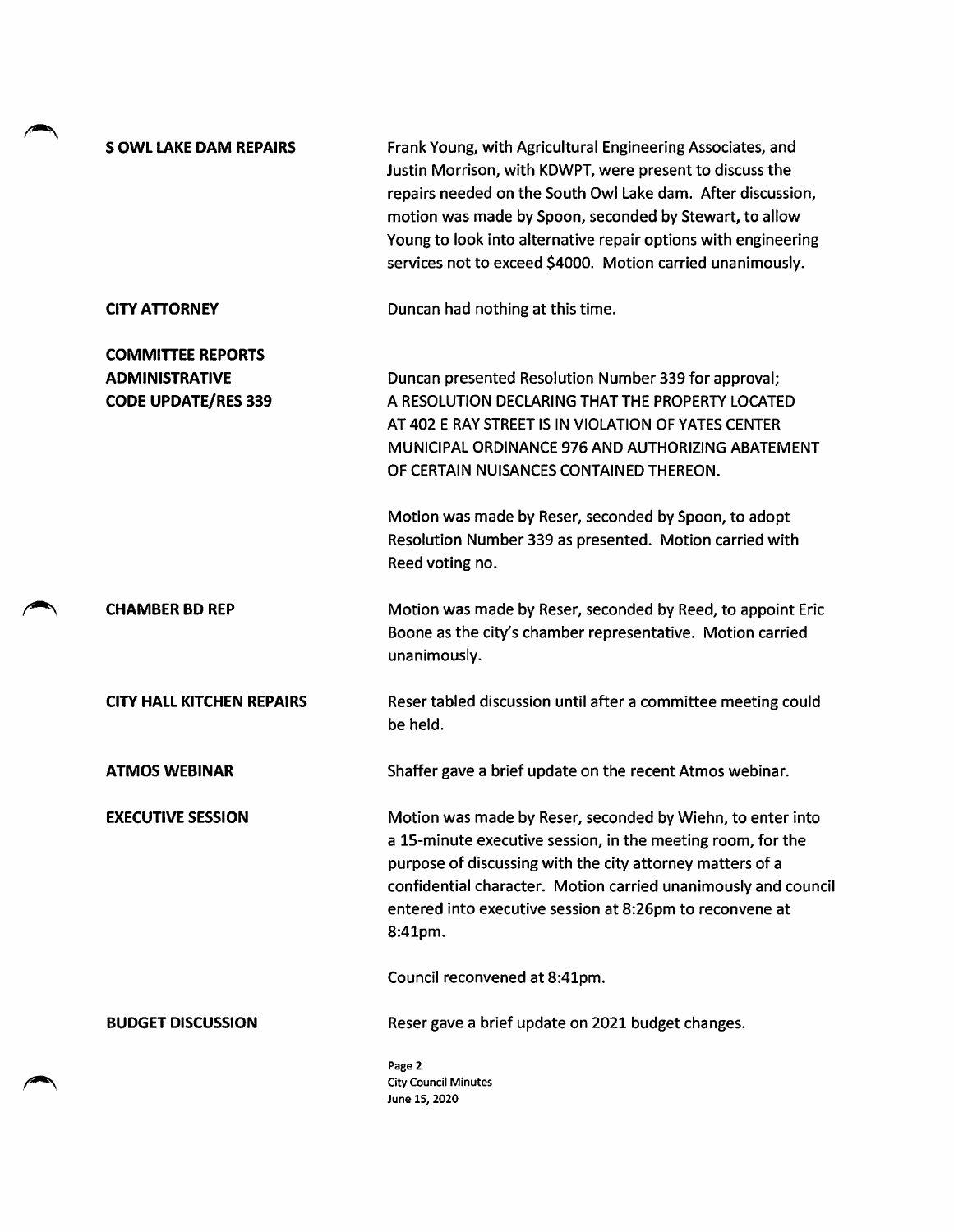| <b>BUDGET HEARING SET</b>                 | Motion was made by Reser, seconded by Reed, to set the 2021<br>Budget Hearing for Monday, July 6, 2020, at 7:00pm, at Yates<br>Center City Hall. Motion carried unanimously.                                                                                                                                                                                                                                                                                              |
|-------------------------------------------|---------------------------------------------------------------------------------------------------------------------------------------------------------------------------------------------------------------------------------------------------------------------------------------------------------------------------------------------------------------------------------------------------------------------------------------------------------------------------|
| <b>ORDINANCE NUMBER 1135</b>              | Duncan presented Ordinance Number 1135 for approval; AN<br>ORDINANCE ALLOWING THE PRESIDENT OF THE COUNCIL TO<br>SIGN CONTRACTS AND ALL OTHER LEGAL DOCUMENTS FOR THE<br>MAYOR THEREBY BINDING THE CITY OF YATES CENTER, KANSAS.                                                                                                                                                                                                                                          |
|                                           | Motion was made by Reser, seconded by Spoon, to adopt<br>Ordinance Number 1135 as printed. Motion carried<br>unanimously.                                                                                                                                                                                                                                                                                                                                                 |
| <b>ANIMAL CONTROL POSITION</b>            | The animal control officer position was briefly discussed.                                                                                                                                                                                                                                                                                                                                                                                                                |
| <b>SIDEWALK PROGRAM</b>                   | Cathcard presented information on a sidewalk grant program<br>he would like to see implemented. It would help property<br>owners repair, replace, or level sidewalks that are parallel to<br>the street. This program would allow for a property owner to<br>be awarded a 50/50 grant up to \$750 per property. The grant<br>will be first-come-first-served to qualifying property owners as<br>long as funds are available. A \$25 sidewalk permit will be<br>required. |
|                                           | Motion was made by Cathcard, seconded by Wiehn, to adopt<br>the sidewalk program as presented. Motion carried<br>unanimously.                                                                                                                                                                                                                                                                                                                                             |
| <b>SAFETY</b><br><b>CROWN VIC REPAIRS</b> | Cathcard informed council that the police department's Crown<br>Vic police car had blown a head gasket and needed extensive<br>repairs. Motion was made by Cathcard, seconded by Reed, to<br>strip the Crown Vic of all equipment and sell the vehicle.<br>Motion carried unanimously.                                                                                                                                                                                    |
| <b>CODE OFFICER</b>                       | Motion was made by Cathcard, seconded by Reed, to give the<br>safety committee the authority to advertise/interview/hire a<br>part-time code enforcement officer to be under the supervision<br>of the chief of police. Motion carried with Morrison voting no,<br>and Spoon abstaining. Wages to come out of the police<br>department's budget.                                                                                                                          |
|                                           | Page 3<br><b>City Council Minutes</b><br>June 15, 2020                                                                                                                                                                                                                                                                                                                                                                                                                    |

÷.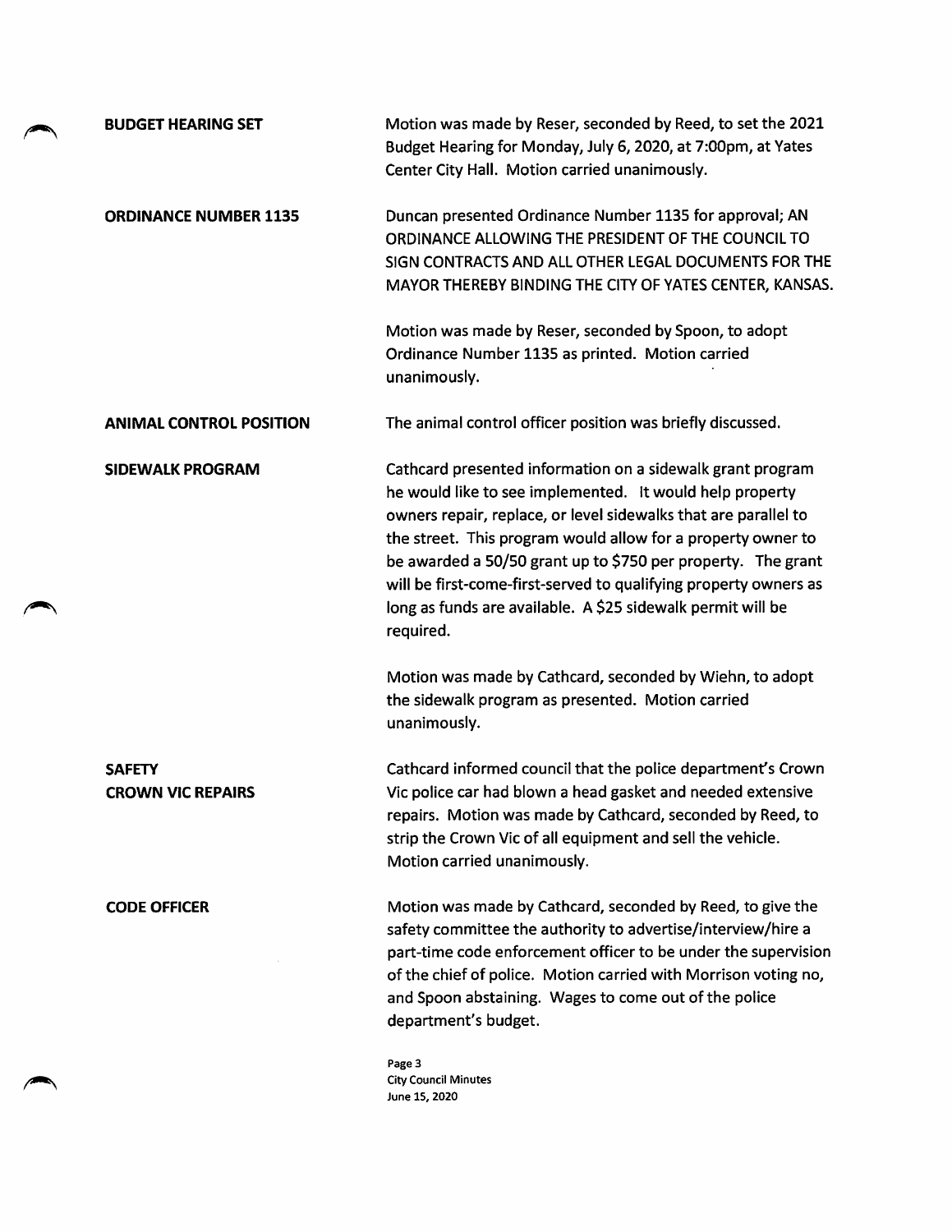PUBLIC WORKS EXECUTIVE SESSION

EXECUTIVE SESSION Motion was made by Cathcard, seconded by Spoon, to enter into a five-minute executive session, in the meeting room, for the purpose of discussing matters of non-elected personnel, because if this matter were discussed in open session it might invade the privacy of those discussed. Duncan to be included. Motion carried unanimously. Council entered into executive session at 9:02pm to reconvene at 9:07pm.

Council reconvened at 9:07pm.

Motion was made by Spoon, seconded by Wiehn, to enter into a five-minute executive session, in the meeting room, for the purpose of discussing matters of non-elected personnel, because if this matter were discussed in open session it might invade the privacy of those discussed. Duncan, Boone, and Boice to be included. Motion carried unanimously. Council entered into executive session at 9:11pm to reconvene at 9:16pm.

Council reconvened at 9:16pm.

STREET DEPT POSITION Motion was made by Spoon, seconded by Shaffer, to give the public works committee the authority to advertise/interview/hire a street department employee. Motion carried unanimously.

PARKS & PUBLIC LANDS OPEN PUBLIC RESTROOMS Motion was made by Wiehn, seconded by Reser, to open the public restrooms at South Owl Lake and Delay Stadium. Motion carried unanimously. The restrooms to be opened as soon as staff is available to clean and stock them.

POOL FINANCING Wiehn updated council that Duncan was working with the GN Bank attorney to finalize the financing papers for the city's cost share on the new pool. A special meeting will be called to sign the papers when they are ready.

WATERSEDGE ADDENDUM Wiehn presented Addendum Number 1 for the agreement with Water's Edge for engineering services on the pool in the amount of \$7600. Motion was made by Wiehn, seconded by Morrison, to approve the addendum as presented. Motion carried unanimously.

> Page 4 City Council Minutes June 15, 2020